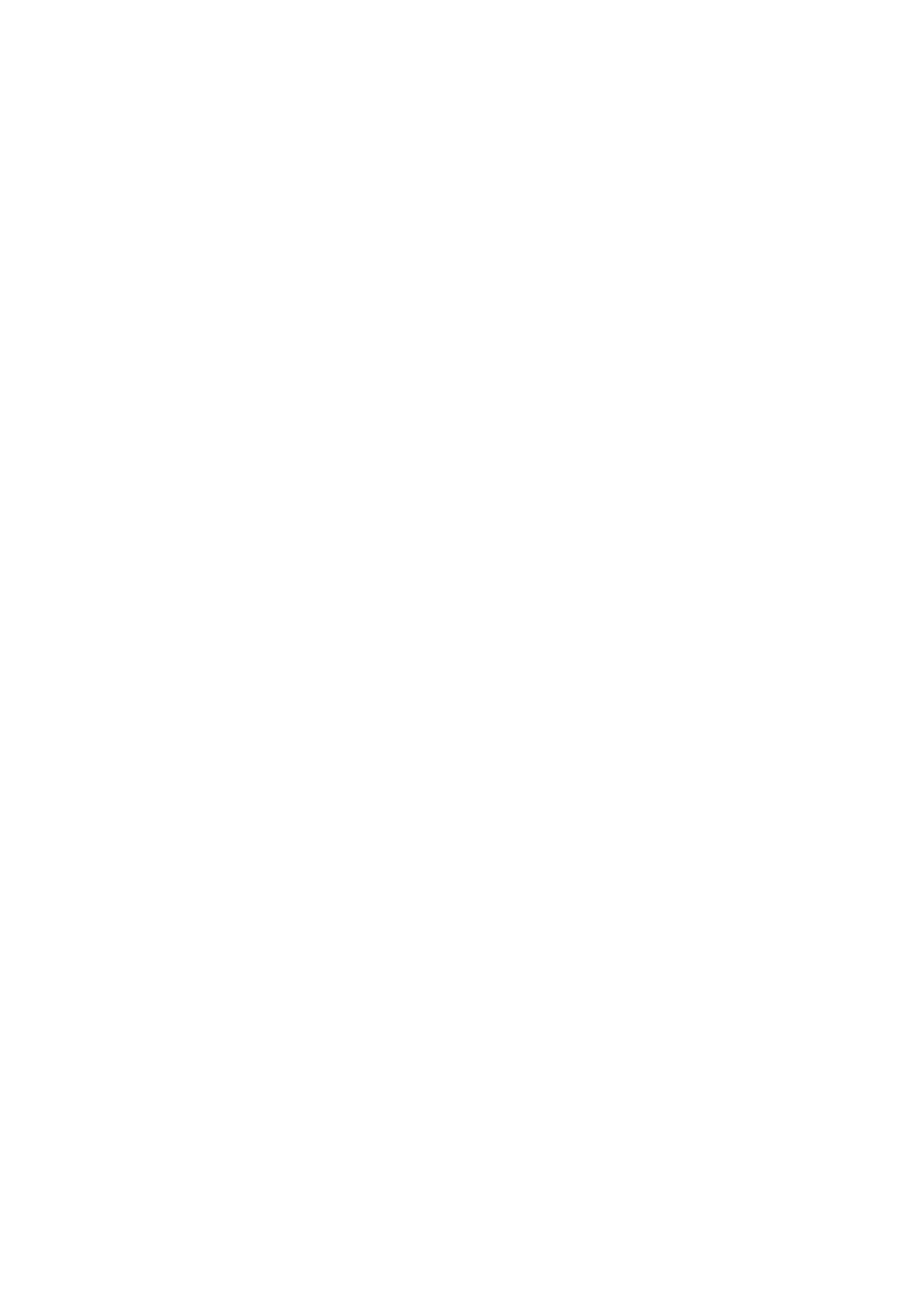

|                | <b>ITEM TABLE OF CONTENTS</b>                                                   | <b>PAGE</b> |
|----------------|---------------------------------------------------------------------------------|-------------|
| 1              | Welcome                                                                         | 5           |
| $\mathbf{2}$   | <b>Apologies</b>                                                                | 5           |
| 3              | <b>Declaration of Interest</b>                                                  | 5           |
| 4              | <b>Confirmation of Minutes</b>                                                  | 5           |
| 5              | <b>Leave of Absence</b>                                                         | 5           |
| 6              | <b>Acknowledgements</b>                                                         | 5           |
| $\overline{7}$ | <b>Petitions</b>                                                                | 5           |
| 8              | <b>Deputations</b>                                                              | 5           |
| 9              | <b>Public Forum</b>                                                             | 5           |
| 10             | <b>Extraordinary Business</b>                                                   | 5           |
| 11             | Local board consultation feedback and input into the Annual Budget<br>2022/2023 | 7           |
| 12             | Election of new Chairperson for the Albert-Eden Local Board                     | 19          |
| 13             | <b>Consideration of Extraordinary Items</b>                                     |             |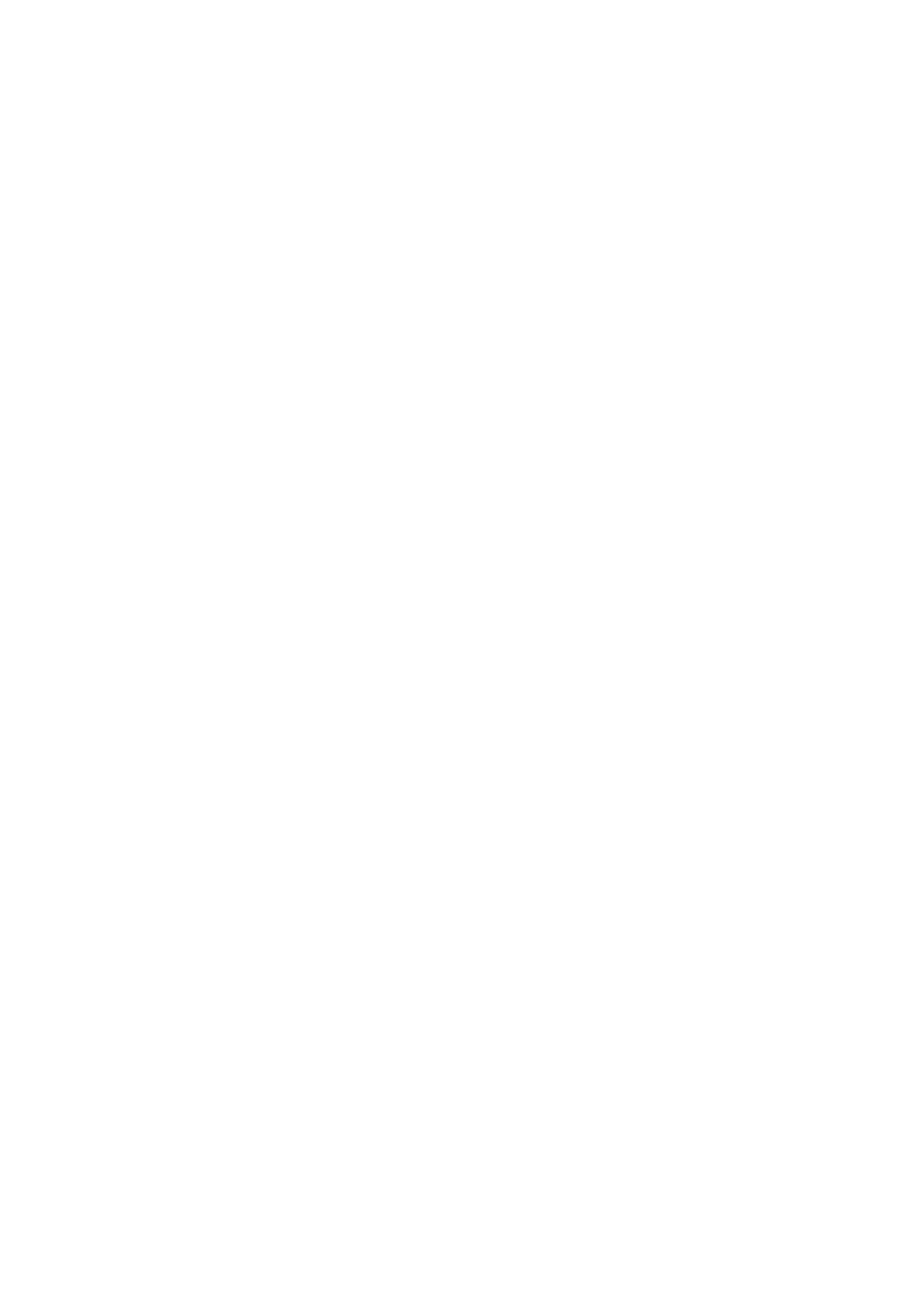

### <span id="page-4-0"></span>**1 Welcome**

### <span id="page-4-1"></span>**2 Apologies**

At the close of the agenda no apologies had been received.

#### **3 Declaration of Interest**

Members are reminded of the need to be vigilant to stand aside from decision making when a conflict arises between their role as a member and any private or other external interest they might have.

#### <span id="page-4-2"></span>**4 Confirmation of Minutes**

That the Albert-Eden Local Board:

a) confirm the minutes of its ordinary meeting, held on Tuesday, 19 April 2022, as true and correct.

#### <span id="page-4-3"></span>**5 Leave of Absence**

At the close of the agenda no requests for leave of absence had been received.

#### **6 Acknowledgements**

At the close of the agenda no requests for acknowledgements had been received.

#### **7 Petitions**

At the close of the agenda no requests to present petitions had been received.

#### **8 Deputations**

Standing Order 7.7 provides for deputations. Those applying for deputations are required to give seven working days notice of subject matter and applications are approved by the Chairperson of the Albert-Eden Local Board. This means that details relating to deputations can be included in the published agenda. Total speaking time per deputation is ten minutes or as resolved by the meeting.

At the close of the agenda no requests for deputations had been received.

### <span id="page-4-4"></span>**9 Public Forum**

A period of time (approximately 30 minutes) is set aside for members of the public to address the meeting on matters within its delegated authority. A maximum of 3 minutes per item is allowed, following which there may be questions from members.

At the close of the agenda no requests for public forum had been received.

#### **10 Extraordinary Business**

Section 46A(7) of the Local Government Official Information and Meetings Act 1987 (as amended) states:

"An item that is not on the agenda for a meeting may be dealt with at that meeting if-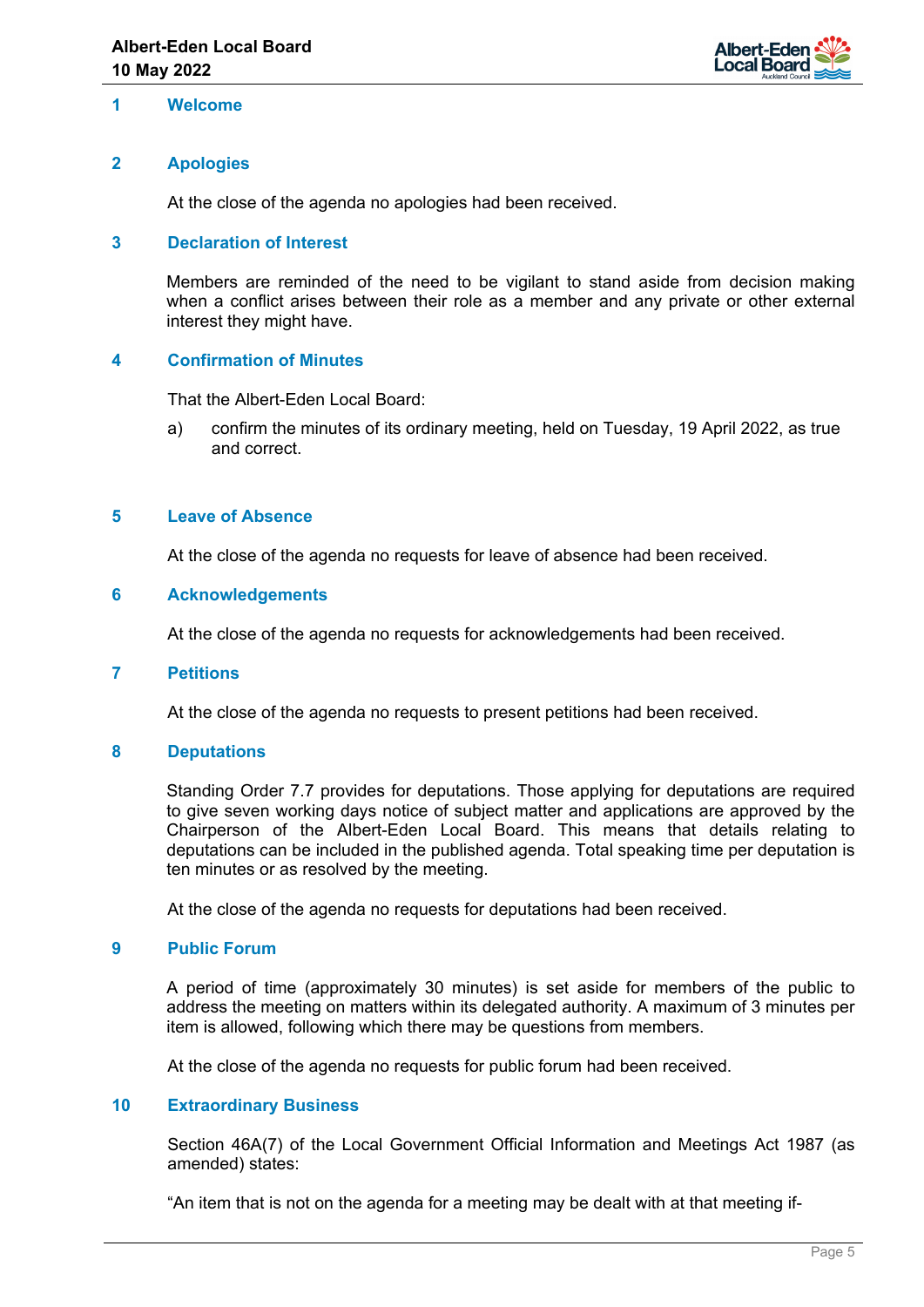

- (a) The local authority by resolution so decides; and
- (b) The presiding member explains at the meeting, at a time when it is open to the public,-
	- (i) The reason why the item is not on the agenda; and
	- (ii) The reason why the discussion of the item cannot be delayed until a subsequent meeting."

Section 46A(7A) of the Local Government Official Information and Meetings Act 1987 (as amended) states:

"Where an item is not on the agenda for a meeting,-

- (a) That item may be discussed at that meeting if-
	- (i) That item is a minor matter relating to the general business of the local authority; and
	- (ii) the presiding member explains at the beginning of the meeting, at a time when it is open to the public, that the item will be discussed at the meeting; but
- (b) no resolution, decision or recommendation may be made in respect of that item except to refer that item to a subsequent meeting of the local authority for further discussion."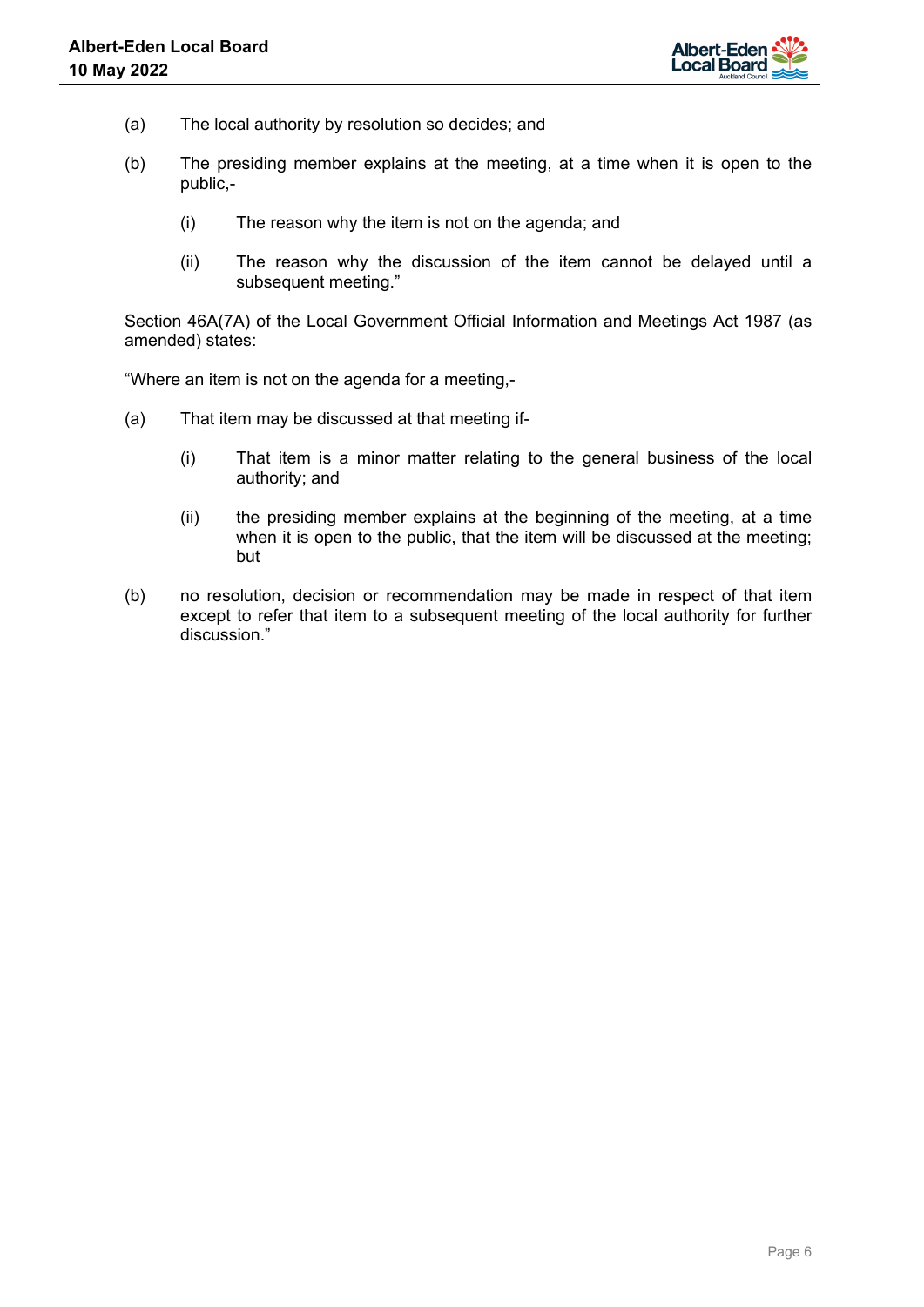

## <span id="page-6-0"></span>**Local board consultation feedback and input into the Annual Budget 2022/2023**

**File No.:** CP2022/05824

## **Te take mō te pūrongo Purpose of the report**

- 1. To receive consultation feedback from the Albert-Eden Local Board area on:
	- proposed priorities and activities for the Albert-Eden Local Board Agreement 2022/2023.
	- regional topics for the Annual Budget 2022/2023.
- 2. To recommend any local matters to the Governing Body, that they will need to consider or make decisions on in the Annual Budget 2022/2023 process.
- 3. To provide input on the proposed regional topics in the Annual Budget 2022/2023.

## **Whakarāpopototanga matua Executive summary**

- 4. Local board agreements set out annual funding priorities, activities, budgets, levels of service, performance measures and initiatives for each local board area. Local board agreements for 2022/2023 will be included in the Council's Annual Budget 2022/2023.
- 5. Auckland Council publicly consulted from 28 February to 28 March 2022 to seek community views on the proposed Annual Budget 2022/2023. This included consultation on the Albert-Eden Local Board's proposed priorities for 2022/2023 to be included in their local board agreement.
- 6. Auckland Council received 11,550 pieces of feedback in total across the region including 1,246 pieces of feedback from the Albert-Eden Local Board area.
- 7. From the 1,246 pieces of feedback received from the Albert-Eden Local Board area, 1,233 were from individuals and 13 were from organisations. There were no pro formas received during this consultation from the Albert-Eden Local Board submitters.
- 8. Feedback from Albert-Eden Local Board area was:
	- Eighty-one per cent support for the Climate Action Targeted Rate (CATR), fifteen per cent do not support.
	- Fifty-six per cent support for a range of levers proposed to manage on-going budget pressures, seventeen per cent do not support.
	- Fifty-seven per cent support for Operating Spending Prioritisation, eleven per cent do not support.
	- Seventy-three per cent support for moving from a planned region-wide 'pay as you throw' (PAYT) system to a region-wide rates-funded rubbish collection system, sixteen per cent do not support.
	- Seventy-three per cent support for Standardise waste management services and charges across Auckland, allowing multi-unit residential developments of ten or more units to opt-out of refuse, recycling, and food scrap services if Council cannot provide a service; sixteen per cent do not support.
	- Fifty-seven per cent support for Standardise waste management services and charges across Auckland, allowing residential and lifestyle properties with between two and nine units to opt-out of refuse, recycling, and food scrap services if Council cannot provide a service; ten per cent do not support.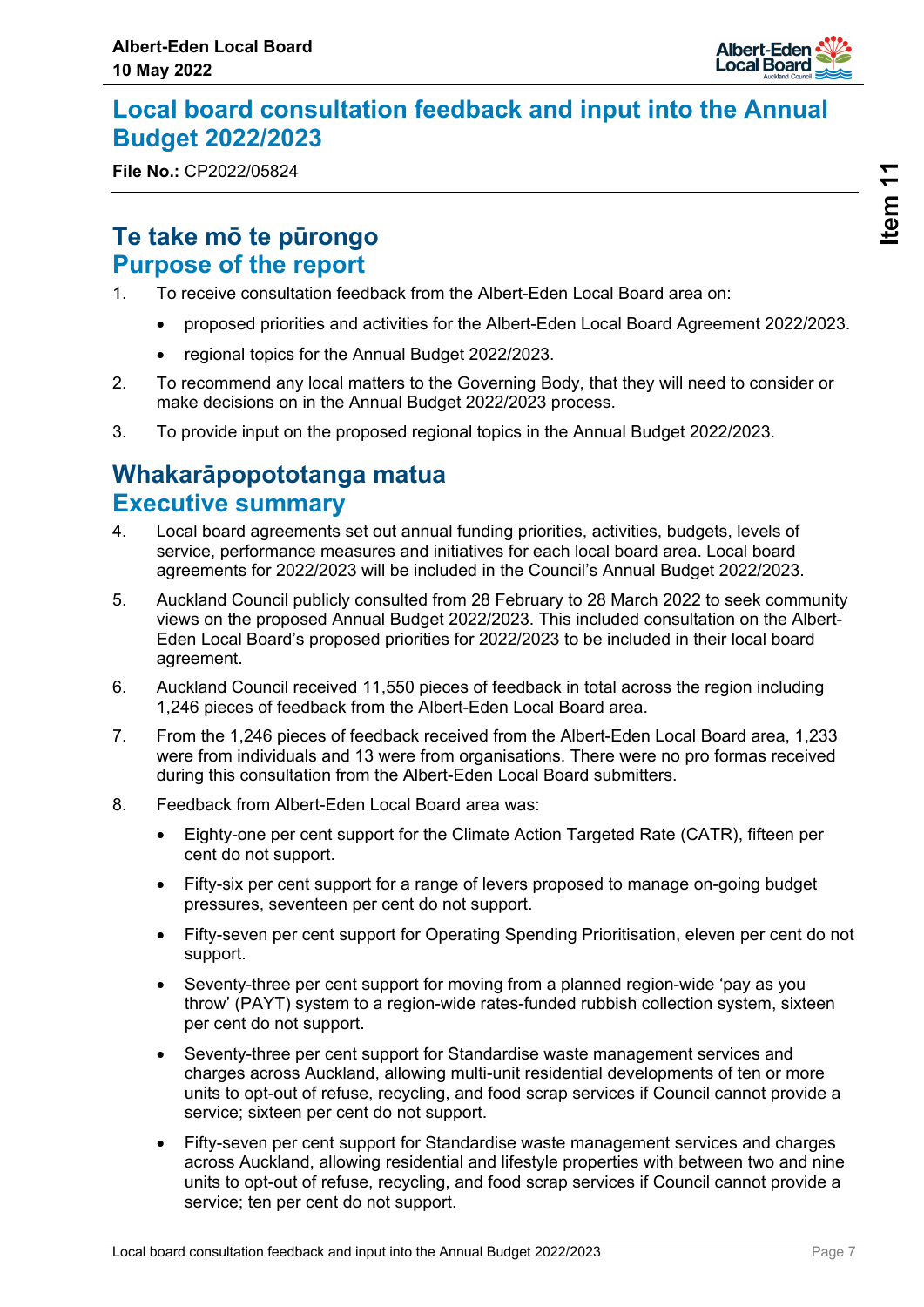

- Fifty-three per cent support for Standardise waste management services and charges across Auckland, allowing the opt-out rules for non-residential properties; twelve per cent do not support.
- Forty-five per cent support for Apply a minimum base charge for waste management to every separately used or inhabited part of a property, eighteen per cent do not support.

- 9. In the Annual Budget process there are financial matters where local boards provide recommendations to the Governing Body, for consideration or decision-making. This includes:
	- proposed locally-driven initiative capital projects outside local boards' decision-making responsibility.
	- release of local board specific reserve funds.
	- any local board advocacy initiatives.

The Governing Body will consider these items as part of the Annual Budget decision-making process in June 2022.

10. Local boards have a statutory responsibility to provide input into regional strategies, policies, plans, and bylaws. This report provides an opportunity for the local board to provide input on council's proposed Annual Budget 2022/2023.

## **Ngā tūtohunga Recommendation/s**

That the Albert-Eden Local Board:

- a) receive consultation feedback on the proposed Albert-Eden Local Board priorities and activities for 2022/2023.
- b) receive consultation feedback on regional topics in the Annual Budget 2022/2023 from people and organisations based in the Albert-Eden Local Board area.
- c) recommend that the Governing Body approves any proposed locally-driven initiative (LDI) capital projects, which are outside local boards' allocated decision-making responsibility.
- d) recommend the release of local board specific reserve funds to the Governing Body.
- e) provide input on regional topics in the proposed Annual Budget 2022/2023 to the Governing Body.
- f) provide its advocacy initiatives for the Annual Budget 2022/2023 to the Governing Body.

## **Horopaki Context**

- 11. Each financial year Auckland Council must have a local board agreement (as agreed between the Governing Body and the local board) for each local board area. The Albert-Eden Local Board Agreement sets out how the Council will reflect the priorities in the Albert-Eden Local Board Plan 2020 in respect to the local activities to be provided in the Albert-Eden Local Board area and includes information relating to budgets, levels of service, and performance measures.
- 12. The local board agreements 2022/2023 will form part of the Auckland Council's Annual Budget 2022/2023.
- 13. Auckland Council publicly consulted from 28 February to 28 March 2022 to seek community views on the proposed Annual Budget 2022/2023, as well as local board priorities and proposed activities to be included in the local board agreement 2022/2023.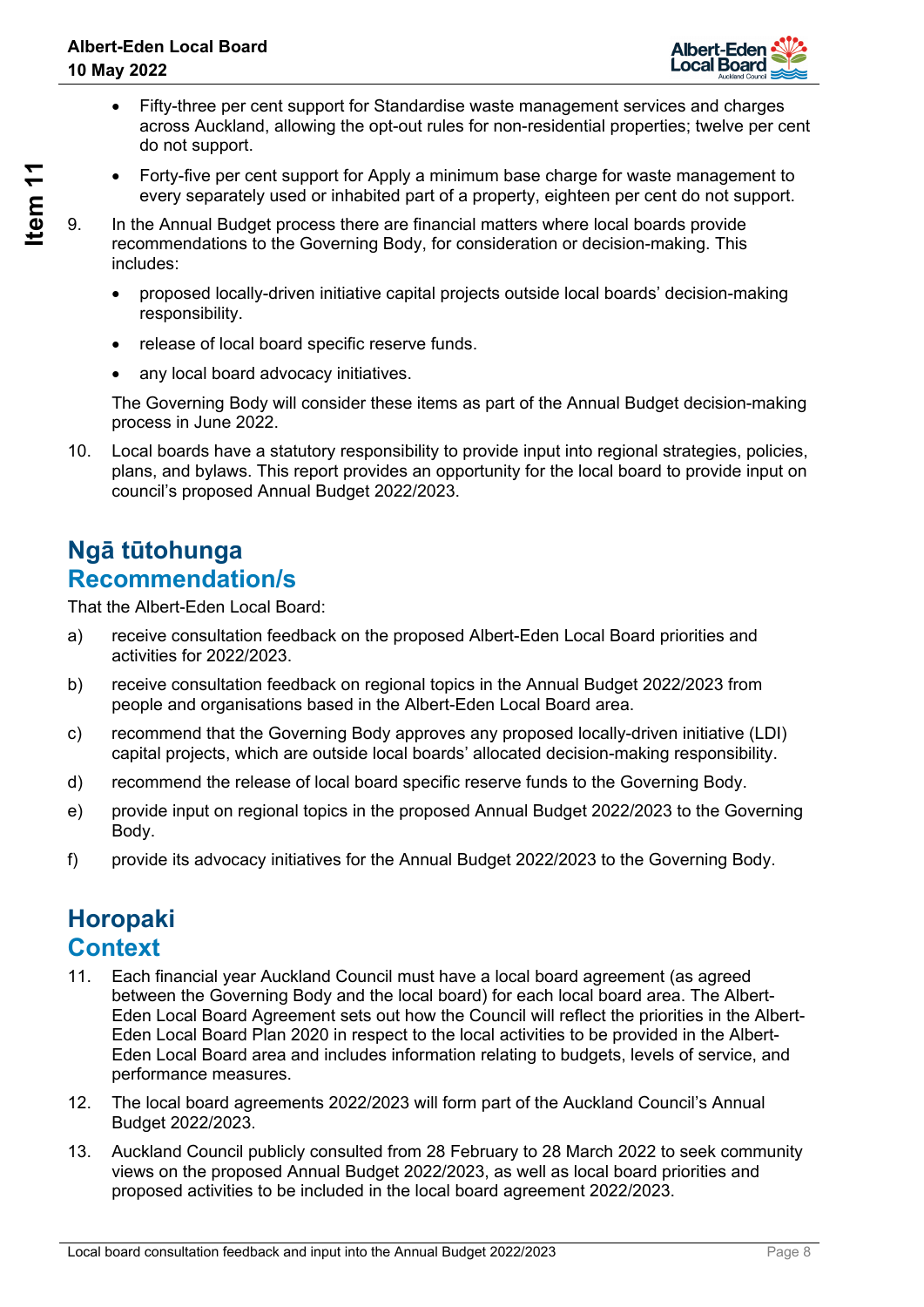

14. Due to the impacts of the ongoing COVID-19 global pandemic, significant pressure has been placed upon the council's financial position. This has created significant flow on effects for the council's proposed Annual Budget 2022/2023.

## **Tātaritanga me ngā tohutohu Analysis and advice**

15. This report includes analysis of consultation feedback, any local matters to be recommended to the Governing Body and seeks input on regional topics in the proposed Annual Budget 2022/2023.

### **Consultation feedback overview**

- 16. As part of the public consultation Auckland Council used a variety of methods and channels to reach and engage a broad cross section of Aucklanders to gain their feedback and input into regional and local topics.
- 17. In total, Auckland Council received feedback 11,550 pieces of feedback in the consultation period. This feedback was received through:
	- written feedback 9,464 online or hard copy forms, emails or letters.
	- in person 2,086 pieces of feedback through online Have Your Say events, or independently managed phone interviews. All events (except one which didn't have any attendees) were moved to an online platform or cancelled due to the red Covid-19 traffic light setting. One online event was held in the Albert-Eden local board area.
- 18. All feedback will be made available on an Auckland Council webpage called "Feedback submissions for the Annual Budget 2022/2023" and will be accessible from 05 May 2022 through the following link:

[https://akhaveyoursay.aucklandcouncil.govt.nz/admin/projects/submissions-annual-budget-](https://akhaveyoursay.aucklandcouncil.govt.nz/admin/projects/submissions-annual-budget-2022-2023)[2022-2023](https://akhaveyoursay.aucklandcouncil.govt.nz/admin/projects/submissions-annual-budget-2022-2023)

19. 1,246 submissions were received from the Albert-Eden Local Board area. This feedback was received through 38 hard copy forms, 1,058 online forms and 150 pieces of feedback catalogued as 'other ways of submitting'.

## **Feedback received on the Albert-Eden Local Board's priorities for 2022/2023**

- 20. The Albert-Eden Local Board consulted on the following priorities for 2022/2023:
	- Our priority is to help strengthen and build resilience in communities impacted by COVID-19 lockdowns, through support for library services, volunteer programmes, community services and business associations.
	- We will ensure our parks and open spaces provide opportunities for active and passive leisure and recreational activities, as well as meeting the changing needs of communities adapting to housing intensification.
	- We will bring climate change to the fore through low carbon planning and activation, an ongoing tree planting and restoration programme and sustainable econeighbourhood projects.
	- We will investigate creative ways of connecting to, engaging with, and hearing from our youth, children and diverse populations.
- 21. 840 pieces of feedback were received on Albert-Eden Local Board's priorities for 2022/2023.
- 22. The majority (81 per cent) of local respondents supported all (428 responses) or most (254 responses) of the priorities.
- 23. Sixty-one submitters did not support most priorities, and 23 did not support any. Fifty-three did not know, and 21 selected 'other'.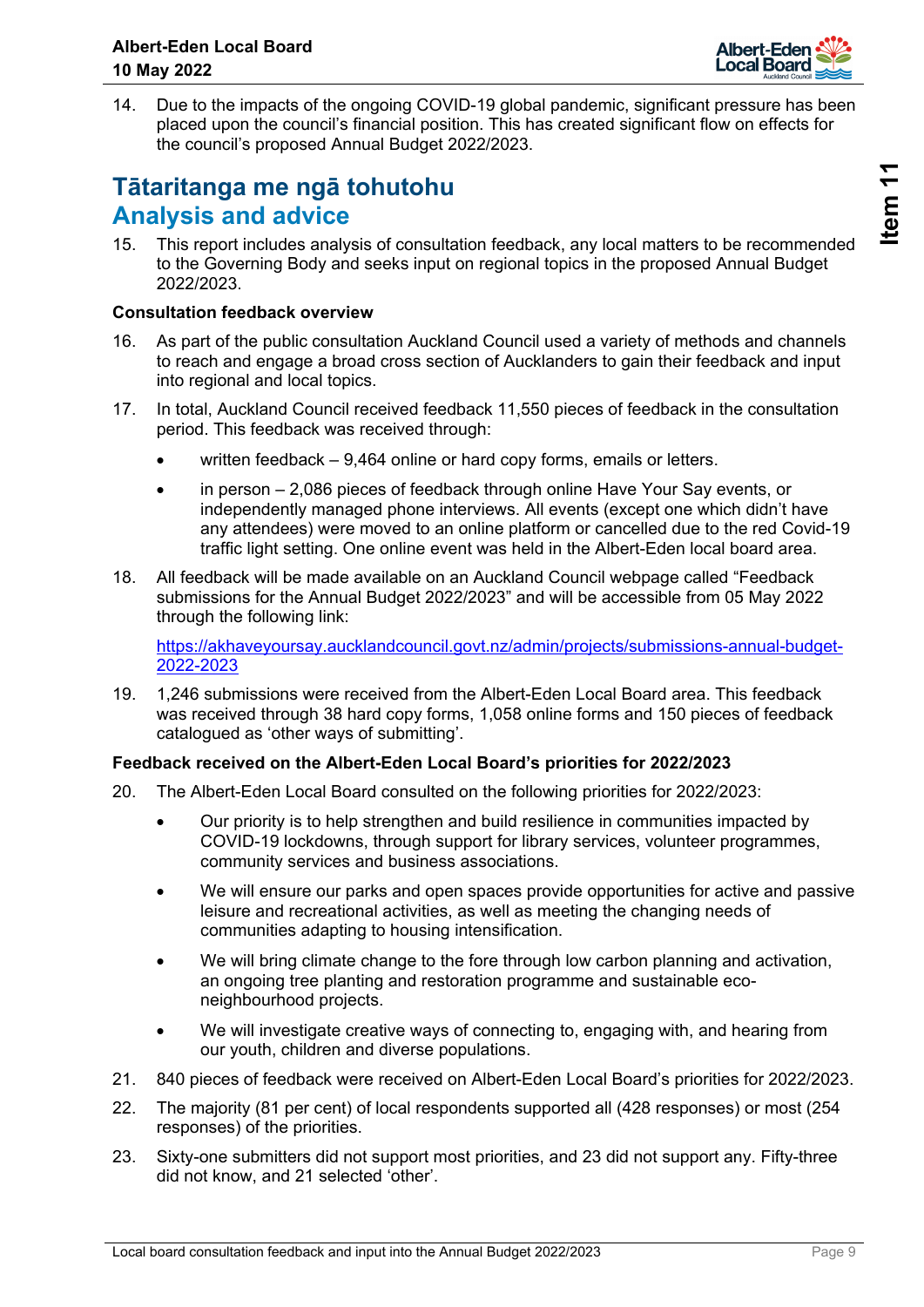



24. Consultation feedback on local board priorities will be considered by the local board when approving their local board agreement between 21-23 June 2022.

## **Information on submitters**

25. The tables and graphs below indicate the demographic categories people identified with. This information only relates to those submitters who provided demographic information.

| <b>Demographics</b> | <b>Count</b> | %    |
|---------------------|--------------|------|
| Gender              | 1029         | 100% |
| Male                | 455          | 44%  |
| Female              | 552          | 54%  |
| Another gender      | 22           | 2%   |
| Age                 | 1053         | 100% |
| Under 15            | 8            | 1%   |
| $15 - 24$           | 185          | 18%  |
| 25-34               | 253          | 24%  |
| 35-44               | 177          | 17%  |
| 45-54               | 151          | 14%  |
| 55-64               | 134          | 13%  |
| 65-74               | 105          | 10%  |
| 75+                 | 40           | 4%   |



## **Key themes**

- 26. Key themes of note across the feedback received (through written, in-person and social media channels) are below.
- 27. From 106 comments who **support all** local board priorities the key themes were:
	- These are all really important.
	- Climate change as a top priority.
	- Open space and trees/vegetation are important.
	- More walking, cycling, low speeds and safer streets are needed.
- 28. From 73 comments who **support most** local board priorities the key themes were:
	- More climate change action is needed.
	- More walking, cycling, low speeds, and safer streets are needed.
- 29. From 36 comments who **do not support most** local board priorities the key themes were:
	- Reduce spending, focus should be on core council services.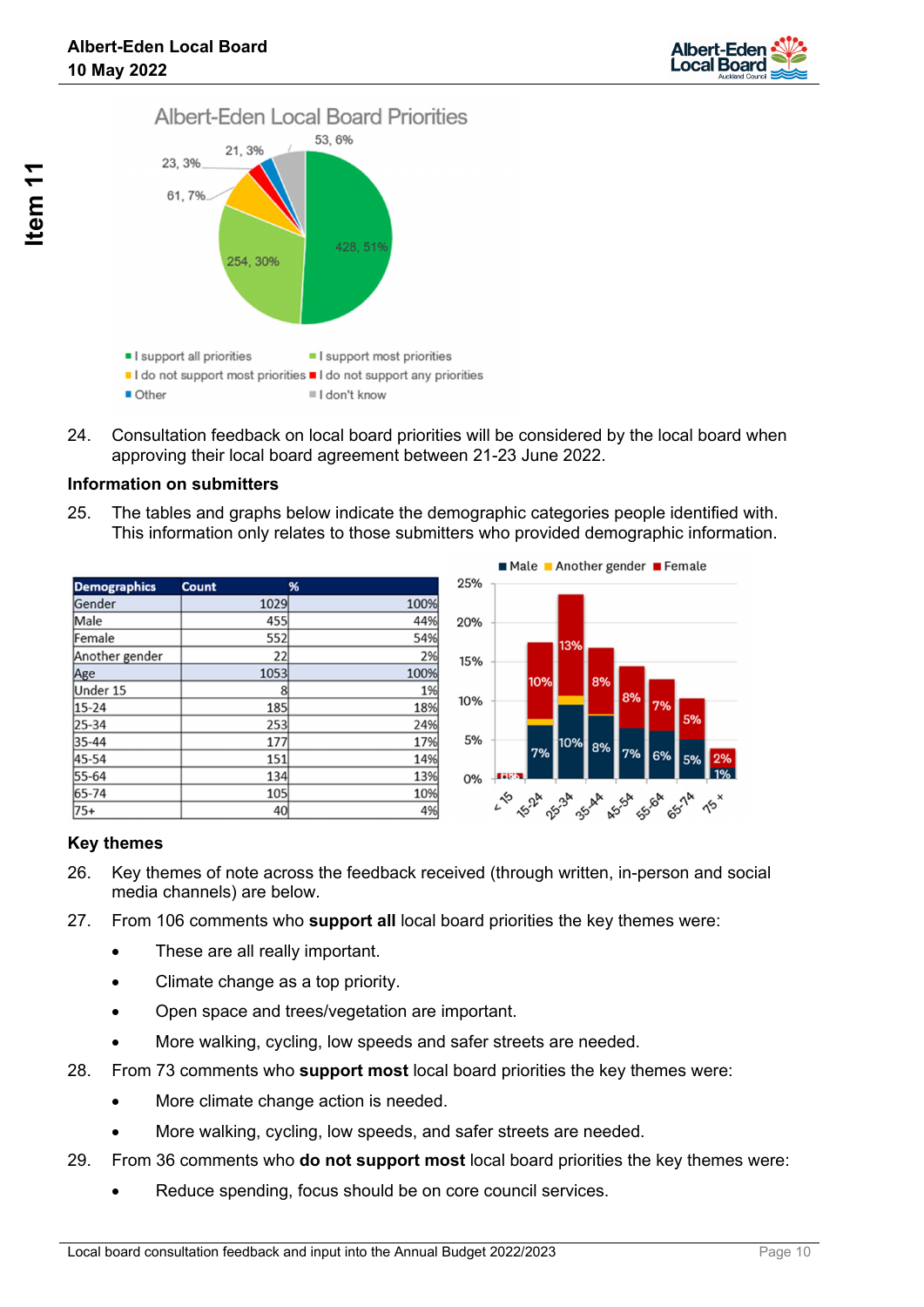

- 30. From 16 comments who **do not support any** local board priorities the key themes were:
	- Information is too general or vague.
	- **•** Reduce rates
- 31. From nine and 12 comments who **do not know**, or **other**:
	- Information is too general or vague.

### **Overview of feedback received on regional topics in the Annual Budget 2022/2023 from the Albert-Eden Local Board area**

- 32. The proposed Annual Budget 2022/2023 sets out Auckland Council's priorities and how to pay for them. Consultation on the proposed Annual Budget asked submitters to respond to four key questions on:
	- i) Climate
	- ii) Budget Pressures
	- iii) Operating Spending Prioritisation
	- iv) Waste Service Standardisation.
- 33. The submissions received from the Albert-Eden Local Board area on these key issues are summarised below, along with an overview of any other areas of feedback on regional proposals with a local impact.

## **Key Question 1: Climate**

- 34. Aucklanders were asked about a proposed climate action package which will be funded by a targeted rate. The climate action package includes investments in low-carbon public transport, active walking and cycling networks; and urban ngahere (forest) canopy cover.
- 35. This is proposed to be funded through \$574 million from a targeted rate over the next 10 years as well additional funding from government co-funding.
- 36. 1,119 people responded to this question. Eighty-one per cent supported, 15 per cent did not support it, 3 per cent did not know, 1 per cent responded "other".
- 37. The graph below gives an overview of the responses from the Albert-Eden Local Board area.



- Support Do not support Other I don't know
- 38. Key themes of note across the feedback received are below.
- 39. From 612 comments who **support** the proposal:
	- 288 comments generally support.
	- 197 comments support better active and public transport.
	- 148 comments request more action is taken to address climate change.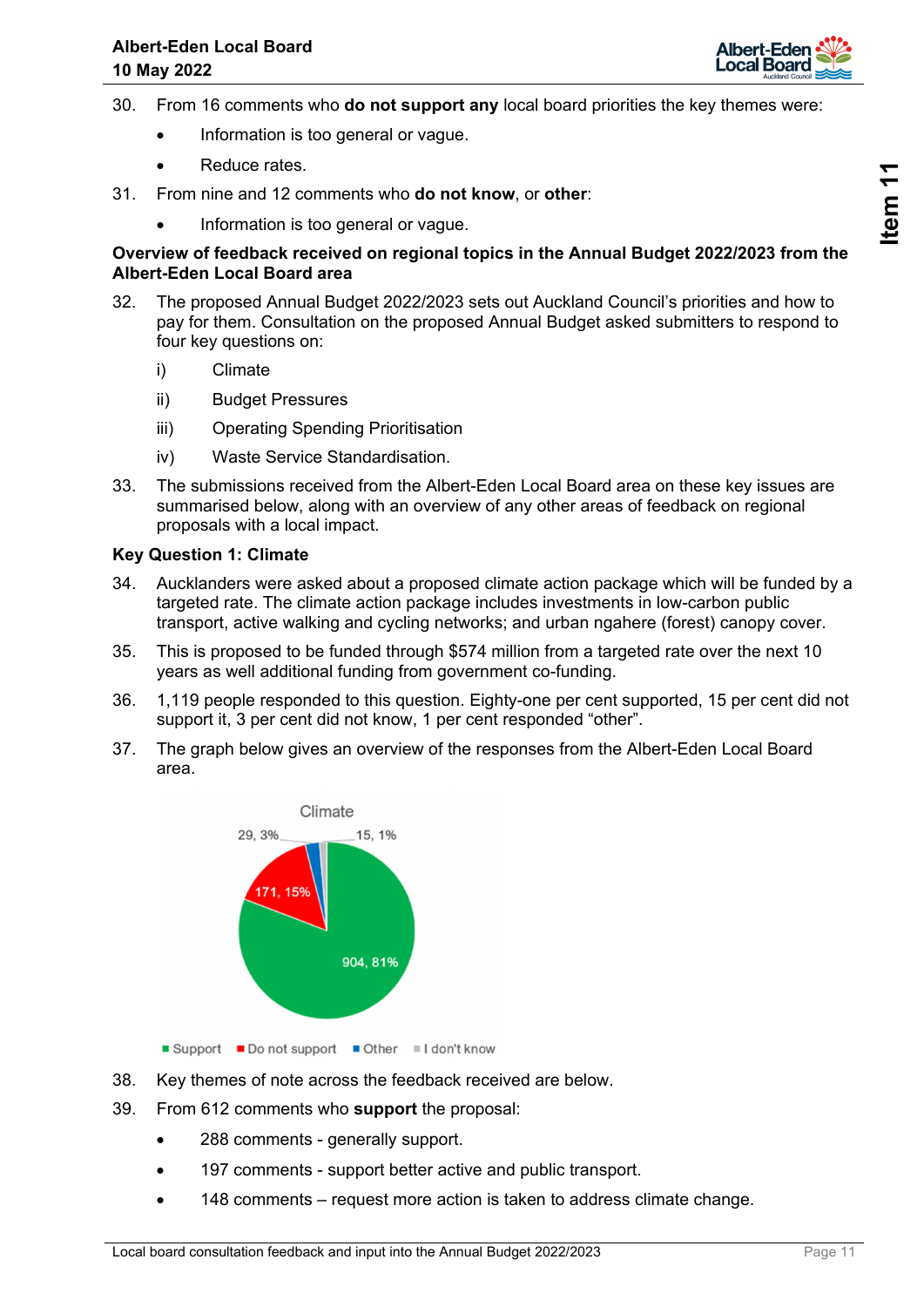

- 40. From 87 comments **who do not support** the proposal:
	- 46 comments the proposal is unaffordable.
	- 29 comments other revenue or savings should be found.
	- 18 comments the proposal will have little effect on climate change.
	- 14 comments general dissatisfaction with council.
	- 13 comments climate change is not a council issue.

## **Key Question 2: Budget Pressures**

- 41. Aucklanders were asked about a range of levers proposed to manage on-going budget pressures. Council is forecasting a budget shortfall of \$85 million for 2022/2023 compared to what was budgeted for in the 10-year Budget 2021-2031. This is due to on-going impacts of COVID-19 on revenue and growing inflationary pressure.
- 42. A range of levers are proposed to manage the budget pressures including:
	- Using the Government's Better Off support package funding.
	- Changing the timing of some capital spending.
	- Implementing cost reductions in the form of efficiency savings and a potential reduction in some services.
	- Keeping the previously agreed general rates increase of 3.5 per cent for 2022/2023 and;
	- Continuing work on the sale or long-term lease of non-strategic assets as required.
- 43. 912 people responded to this question. Fifty-six per cent supported, 17 per cent did not support it, 19 per cent did not know, 8 per cent responded "other".
- 44. The graph below gives an overview of the responses from the Albert-Eden Local Board area.



- Support Do not support Other I don't know
- 45. Key themes of note across the feedback received are below.
- 46. From 168 comments who **support** the proposal:
	- 84 comments generally support the proposal.
	- 25 comments other revenue or savings should be found.
	- 19 comments council should only invest in core/essential services.
- 47. From 102 comments who **do not support**:
	- 31 comments other revenue or savings should be found.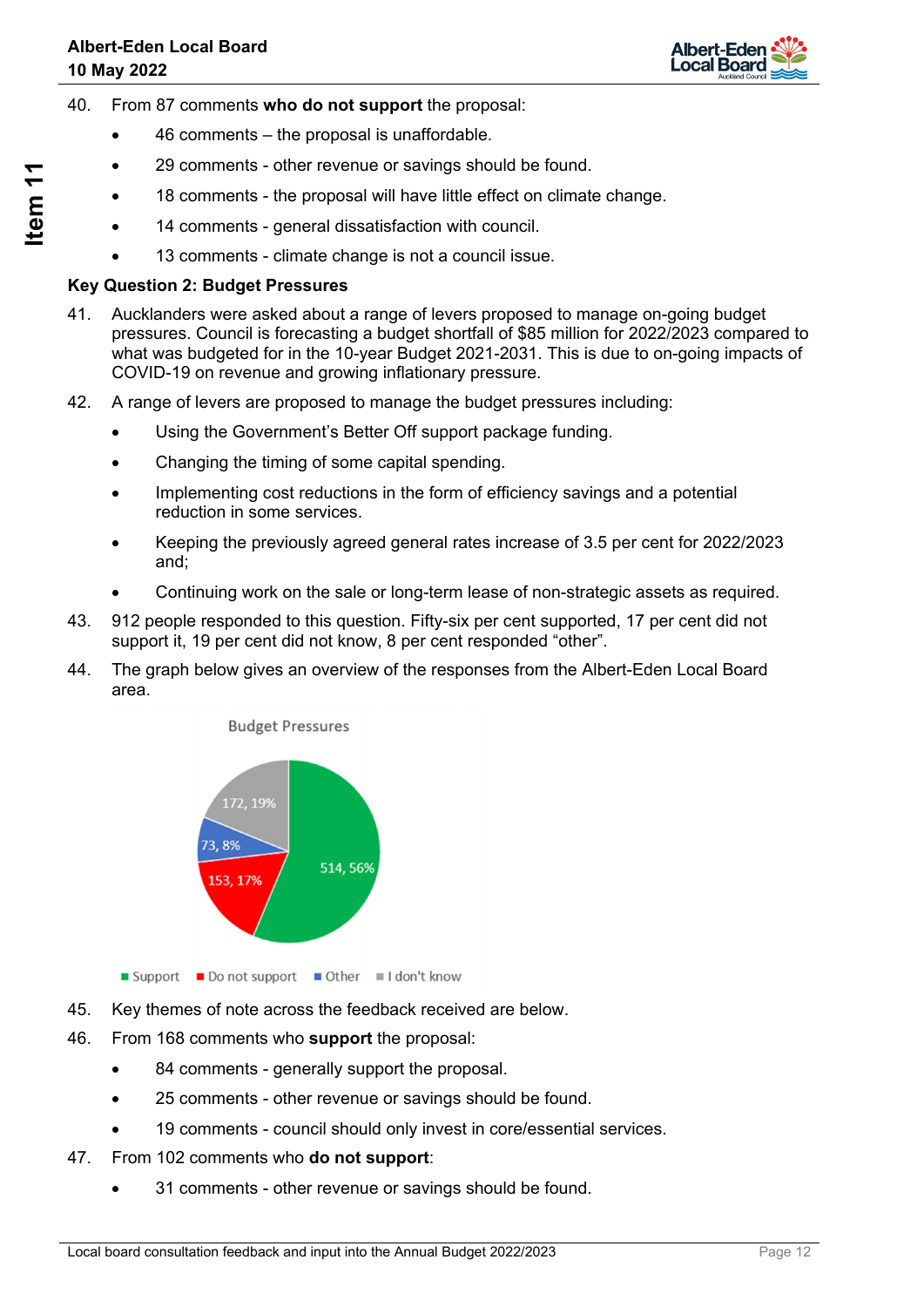

- 19 comments general dissatisfaction with council.
- 14 comments financial hardship.
- 14 comments do not support asset sales.
- 12 comments rates are too high.
- 10 comments increase rates more.
- 10 comments generally do not support the proposal.
- 48. Since consultation, further reduction in revenue caused by the COVID-19 omicron outbreak and rising interest and inflation costs has compounded budget pressures.
- 49. Local Board Chairs attended a Finance and Performance Committee workshop outlining the increased pressures and a briefing was held for all local board members.

### **Key Question 3: Operating Spending Prioritisation**

- 50. Aucklanders were asked to provide feedback on a proposal that would see council prioritise operating spending to help manage on-going budget pressures. A set of criteria to be used when making decisions about cost reductions, including those that could reduce, stop or change some services, was proposed.
- 51. The proposal involves implementing \$15 million of additional permanent cost reductions in the form of efficiency saving and low-priority service reductions across the group in 2023/2024, growing to \$30 million per annum from 2024/2025 onwards.
- 52. 853 people responded to this question. Fifty-seven per cent supported, 12 per cent did not support it, 25 per cent did not know, 6 per cent responded "other".
- 53. The graph below gives an overview of the responses from the Albert-Eden Local Board area.



**Operating Spending Prioritisation** 

 $\Box$  Support  $\Box$  Do not support  $\Box$  Other  $\Box$  I don't know

### **Key themes**

- 54. Key themes of note across the feedback received are below.
- 55. From 132 comments who **support** the proposal:
	- 57 comments generally support the proposal.
	- 24 comments request to prioritise or keep services.
	- 18 comments other revenue or savings should be found.
	- 11 comments only invest in core/essential services.
- 56. From 61 comments who **do not support** the proposal:
	- 17 comments other revenue or savings should be found.
	- 13 comments general dissatisfaction with council.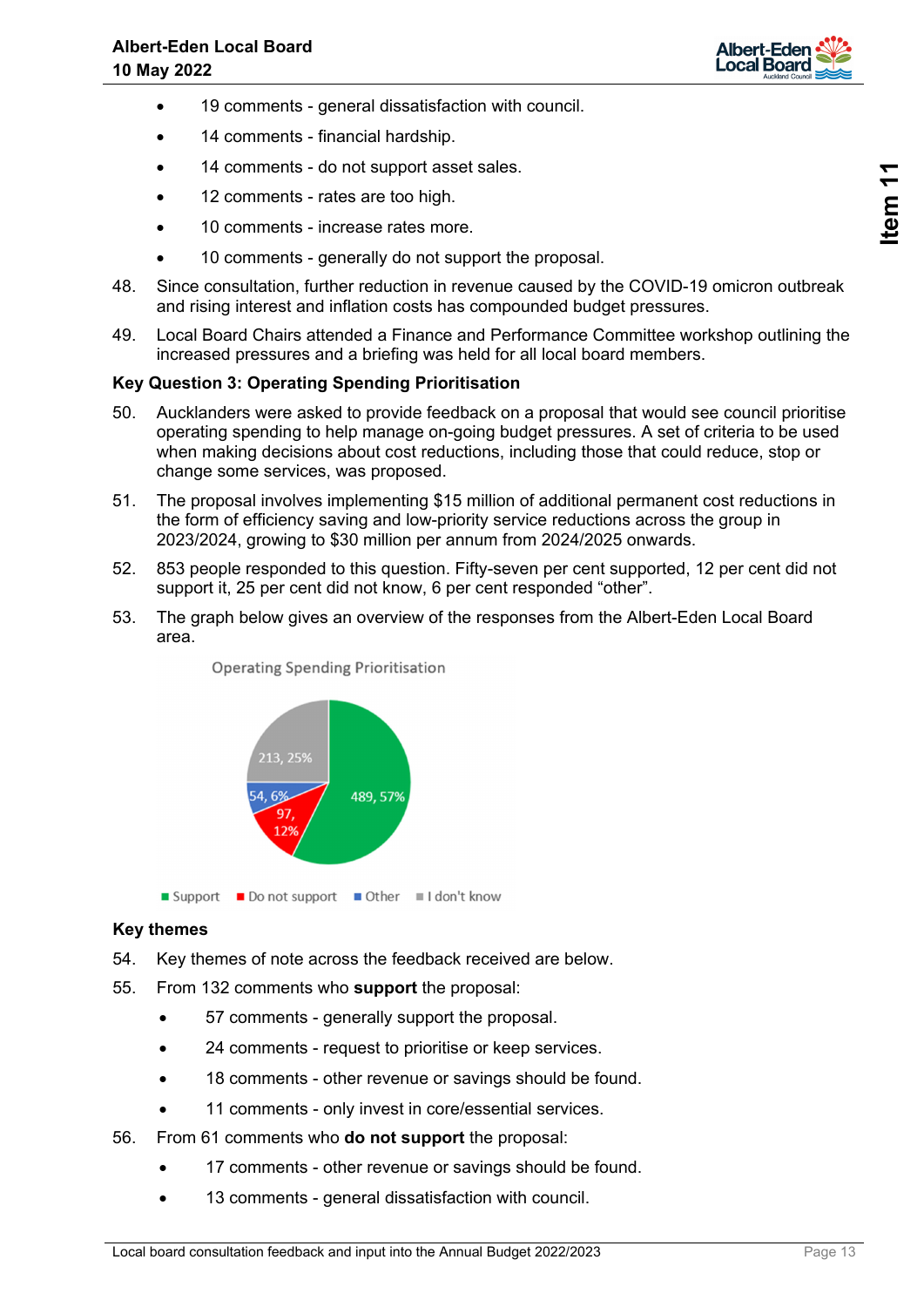

- 12 comments generally do not support the proposal.
- 11 comments request to prioritise or keep services.

## **Key Question 4: Waste Service Standardisation**

- 57. Aucklanders were asked about a proposal to standardise waste services and charges across Auckland. The proposal would involve a move to a region-wide rates funded refuse collection service and see a choice of three bin sizes (with different pricing for each) to accommodate different household needs.
- 58. The proposal involves moving from a planned region-wide 'pay as you throw' (PAYT) system to a region-wide rates-funded rubbish collection system
- 59. 928 people responded to this question. Seventy-three per cent supported, 16 per cent did not support it, 7 per cent did not know, 5 per cent responded "other".
- 60. The graph below gives an overview of the responses from the Albert-Eden Local Board area.



STANDARDISING WASTE MANAGEMENT

- 61. Auckland Council are also proposing to include standardising which properties can opt-out of waste management services and charges across Auckland.
- 62. There were four further questions related to this topic.
- 63. The first question asked the submitters what their thoughts were on standardising the optout rules for residential multi-unit developments (10 or more units). 828 responses were received to this question. Fifty-seven per cent supported, 10 per cent did not support it, 31 per cent did not know, 2 per cent responded "other".
- 64. The graph below gives an overview of the responses from the Albert-Eden Local Board area.



Standardise the opt-out rules for residential multi-unit

65. The second question asked the submitters what their thoughts were on standardising the opt-out rules for residential and lifestyle properties with between two and nine units. 802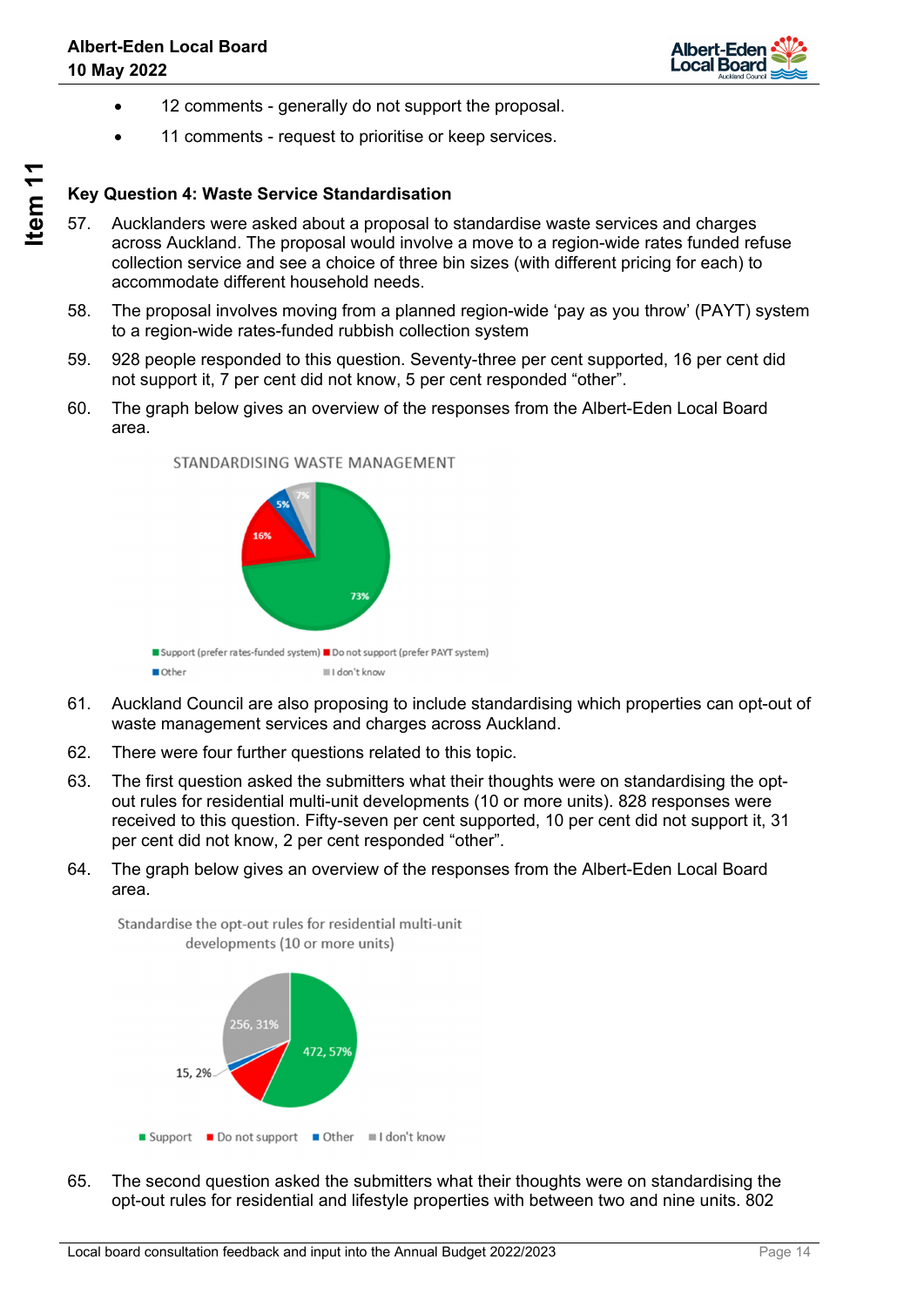

responses were received to this question. Fifty per cent supported, 14 per cent did not support it, 34 per cent did not know, 2 per cent responded "other".

66. The graph below gives an overview of the responses from the Albert-Eden Local Board area.

Standardise the opt-out rules for residential and lifestyle properties with between two and nine units



- 67. The third question asked the submitters what their thoughts were on standardising the optout rules for non-residential properties. 802 responses were received to this question. Fiftythree per cent supported, 12 per cent did not support it, 33 per cent did not know, 2 per cent responded "other".
- 68. The graph below gives an overview of the responses from the Albert-Eden Local Board area.



Standardise the opt-out rules for non-residential properties

- 69. The fourth question asked the submitters what their thoughts were on applying a minimum base charge to every separately used or inhabited part of a property. 773 responses were received to this question. Forty-five per cent supported, 18 per cent did not support it, 35 per cent did not know, 2 per cent responded "other".
- 70. The graph below gives an overview of the responses from the Albert-Eden Local Board area.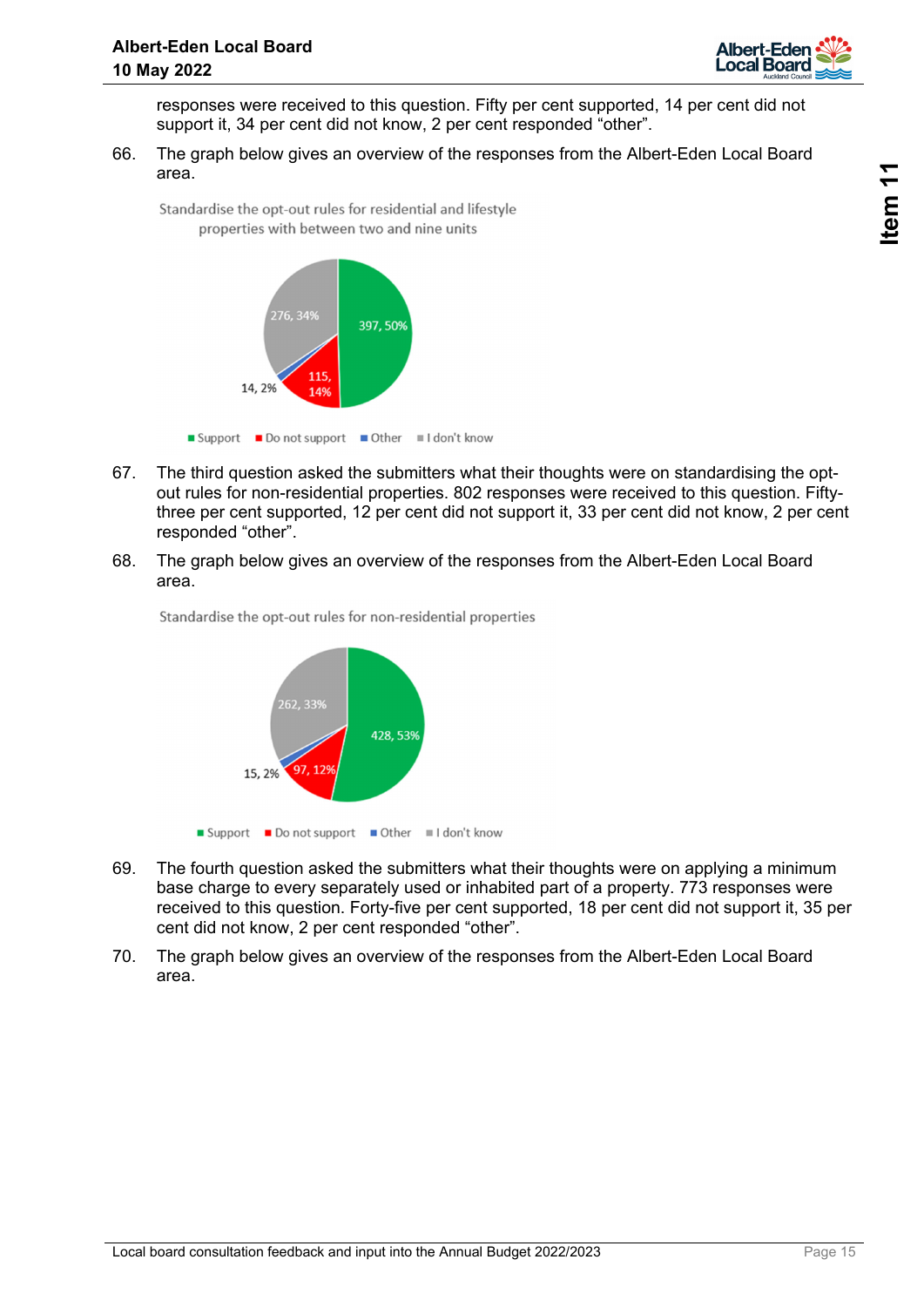

16, 2%

### **Other feedback**

- 71. Aucklanders were asked what is important to them and if they had any feedback on any other issues.
- 72. Feedback was received on increasing Local board decision-making over local community services decisions that align with local priorities. There were 11 comments submitted:
	- Five comments support increasing decision-making to local boards.
	- Four comments do not support greater decision-making to local boards.
	- Two comments made other suggestions.
- 73. Feedback was received on Tūpuna Maunga Authority Operational Plan 2022/2023. This would require that the Authority to provide a framework in which the council must carry out the routine management of the 14 Tūpuna Maunga, under the direction of the Tūpuna Maunga Authority. 23 comments were provided on this topic:
	- Six comments support the operational plan.
	- Twelve comments do not support (key themes from the comments were on opposition to tree felling and management arrangement).
	- Five comments made another point
- 74. No comments were provided on changes to fees and charges.

### **Recommendations on local matters**

- 75. This report allows the local board to recommend local matters to the Governing Body for consideration as part of the Annual Budget process, in June 2022. This includes:
	- proposed locally-driven initiative capital projects outside local boards' decision-making responsibility.
	- release of local board specific reserve funds.
	- local advocacy initiatives.

### **Funding for Locally-driven Initiatives (LDI)**

- 76. Local boards are allocated funding for locally-driven initiatives (LDI) annually, to spend on local projects or programmes that are important to their communities. Local boards have decision-making over the LDI funds but need approval from the Governing Body where:
	- operational LDI funding is to be converted into capital LDI funding.
	- the release of local board specific reserve funds is requested, which are being held by the council for a specific purpose.
	- a LDI capital project exceeds \$1 million.
- 77. These conditions do not apply to the Albert-Eden Local Board for the 2022/2023 financial year.

<sup>■</sup> Support ■ Do not support ■ Other ■ I don't know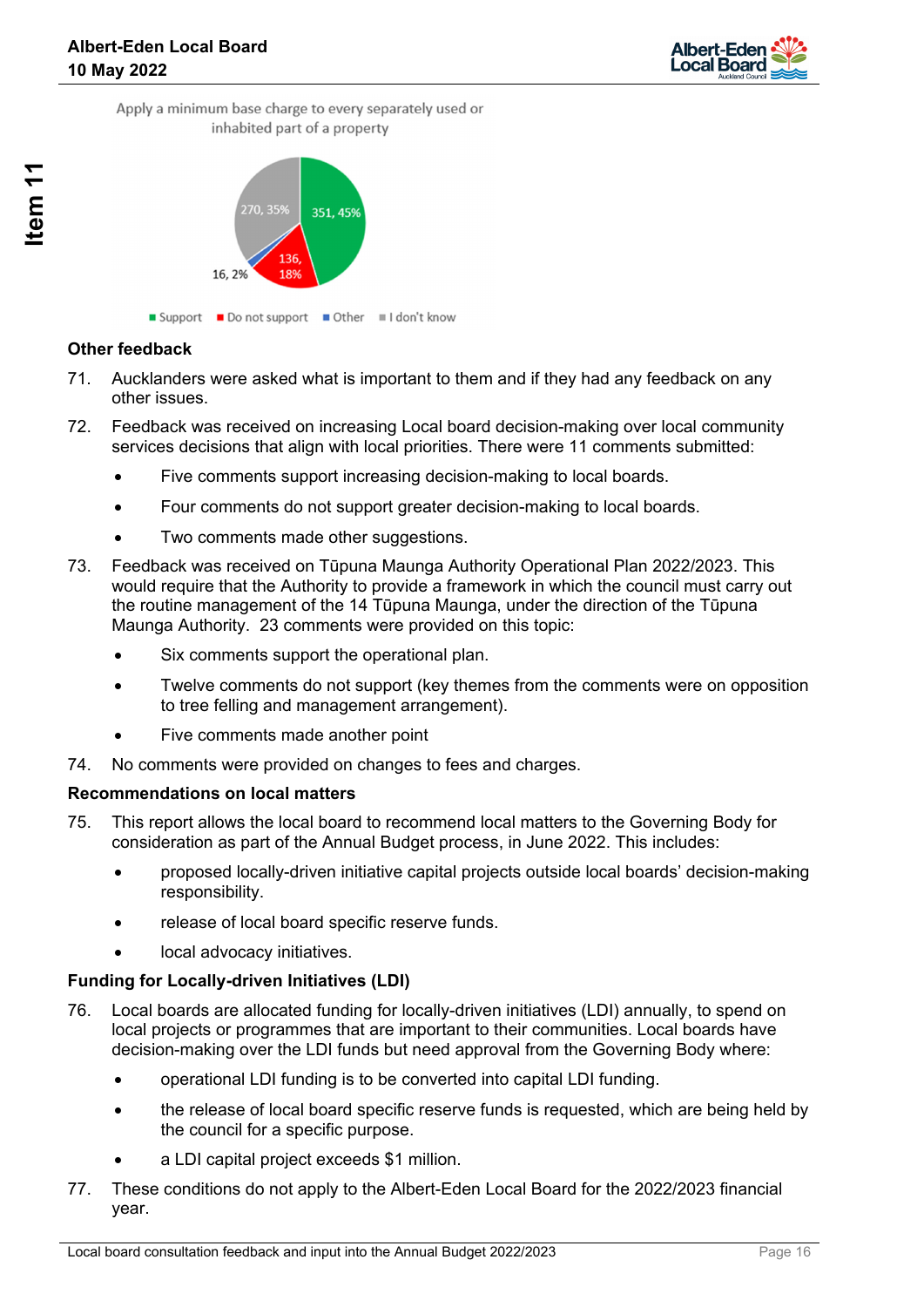

## **Local board advocacy**

- 78. Local boards are requested to provide approved advocacy initiatives which considers the consultation feedback above. This allows the Finance and Performance Committee to consider these advocacy items when making recommendations on the Annual Budget 2022/2023 to the Governing Body in June.
- 79. The advocacy initiatives approved by the local board will be included as an appendix to the 2022/2023 Local Board Agreement.

### **Local board input on regional topics in the Annual Budget 2022-2023**

80. Local boards have a statutory responsibility for identifying and communicating the interests and preferences of the people in its local board area in relation to Auckland Council's strategies, policies, plans, and bylaws, and any proposed changes to be made to them. This report provides an opportunity for the local board to provide input on council's proposed Annual Budget 2022/2023.

## **Tauākī whakaaweawe āhuarangi Climate impact statement**

- 81. The decisions recommended in this report are part of the Annual Budget 2022/2023 and local board agreement process to approve funding and expenditure over the next year.
- 82. Projects allocated funding through this Annual Budget process will all have varying levels of potential climate impact associated with them. The climate impacts of projects Auckland Council chooses to progress, are all assessed carefully as part of council's rigorous reporting requirements.

## **Ngā whakaaweawe me ngā tirohanga a te rōpū Kaunihera Council group impacts and views**

83. The Annual Budget 2022/2023 is an Auckland Council Group document and will include budgets at a consolidated group level. Consultation items and updates to budgets to reflect decisions and new information may include items from across the group.

## **Ngā whakaaweawe ā-rohe me ngā tirohanga a te poari ā-rohe Local impacts and local board views**

- 84. The local board's decisions and feedback are being sought in this report. The local board has a statutory role in providing its feedback on regional plans.
- 85. Local boards play an important role in the development of the council's Annual Budget. Local board agreements form part of the Annual Budget. Local board nominees have also attended Finance and Performance Committee workshops on the Annual Budget.

## **Tauākī whakaaweawe Māori Māori impact statement**

- 86. Many local board decisions are of importance to and impact on Māori. Local board agreements and the Annual Budget are important tools that enable and can demonstrate the council's responsiveness to Māori.
- 87. Local board plans, developed in 2020 through engagement with the community including Māori, form the basis of local board area priorities. There is a need to continue to build relationships between local boards and iwi, and the wider Māori community.
- 88. Analysis provided of consultation feedback received on the proposed Annual Budget includes submissions made by mana whenua and the wider Māori community who have interests in the rohe / local board area.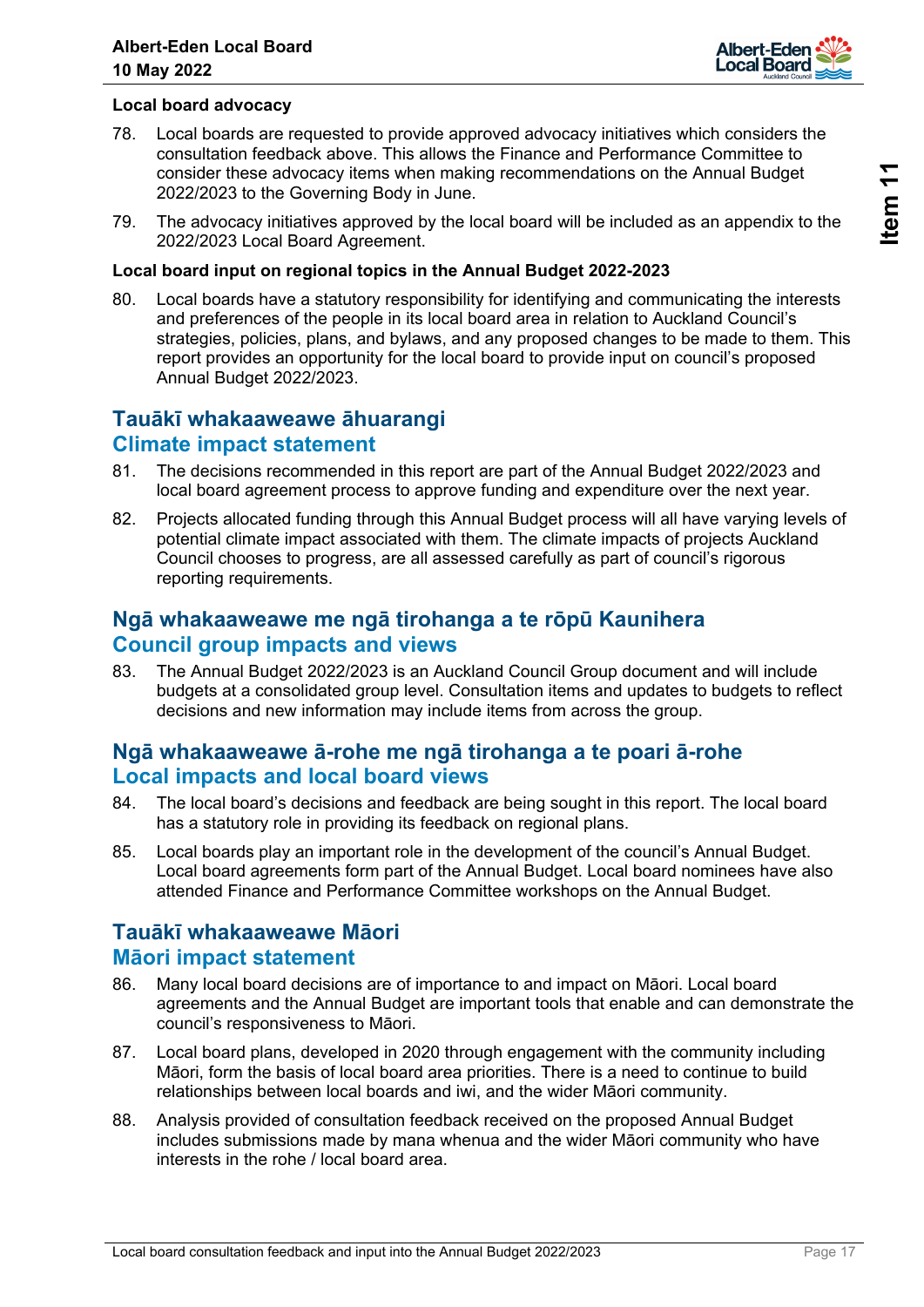

- 89. Ongoing conversations between local boards and Māori will assist to understand each other's priorities and issues. This in turn can influence and encourage Māori participation in the council's decision-making processes.
- 90. Some projects approved for funding could have discernible impacts on Māori. The potential impacts on Māori, as part of any project progressed by Auckland Council, will be assessed appropriately and accordingly as part of relevant reporting requirements.

## **Ngā ritenga ā-pūtea Financial implications**

- 91. This report is seeking the local board's decisions on financial matters in the local board agreement that must then be considered by the Governing Body.
- 92. The local board also provides input to regional plans and proposals. There is information in the council's consultation material for each plan or proposal with the financial implications of each option outlined for consideration.

## **Ngā raru tūpono me ngā whakamaurutanga Risks and mitigations**

93. The council must adopt its Annual Budget, which includes local board agreements, by 30 June 2022. The local board is required to make recommendations on these local matters for the Annual Budget by mid May 2022 and present to the Finance and Performance Committee on 25 May, to enable and support the Governing Body to make decisions on key items to be included in the Annual Budget on 7 June 2022.

## **Ngā koringa ā-muri Next steps**

- 94. The local board will approve its local board agreement and corresponding work programmes in June 2022.
- 95. Recommendations and feedback from the local board will be provided to the Finance and Performance committee for consideration ahead of that Committee making recommendations to the Governing Body for decision.
- 96. The final Annual Budget 2022/2023 (including local board agreements) will be adopted by the Governing Body on 29 June 2022.

## **Ngā tāpirihanga Attachments**

There are no attachments for this report.

## **Ngā kaihaina Signatories**

| Author     | Canela Ferrara – Local Board Advisor |
|------------|--------------------------------------|
| Authoriser | Nina Siers - Local Area Manager      |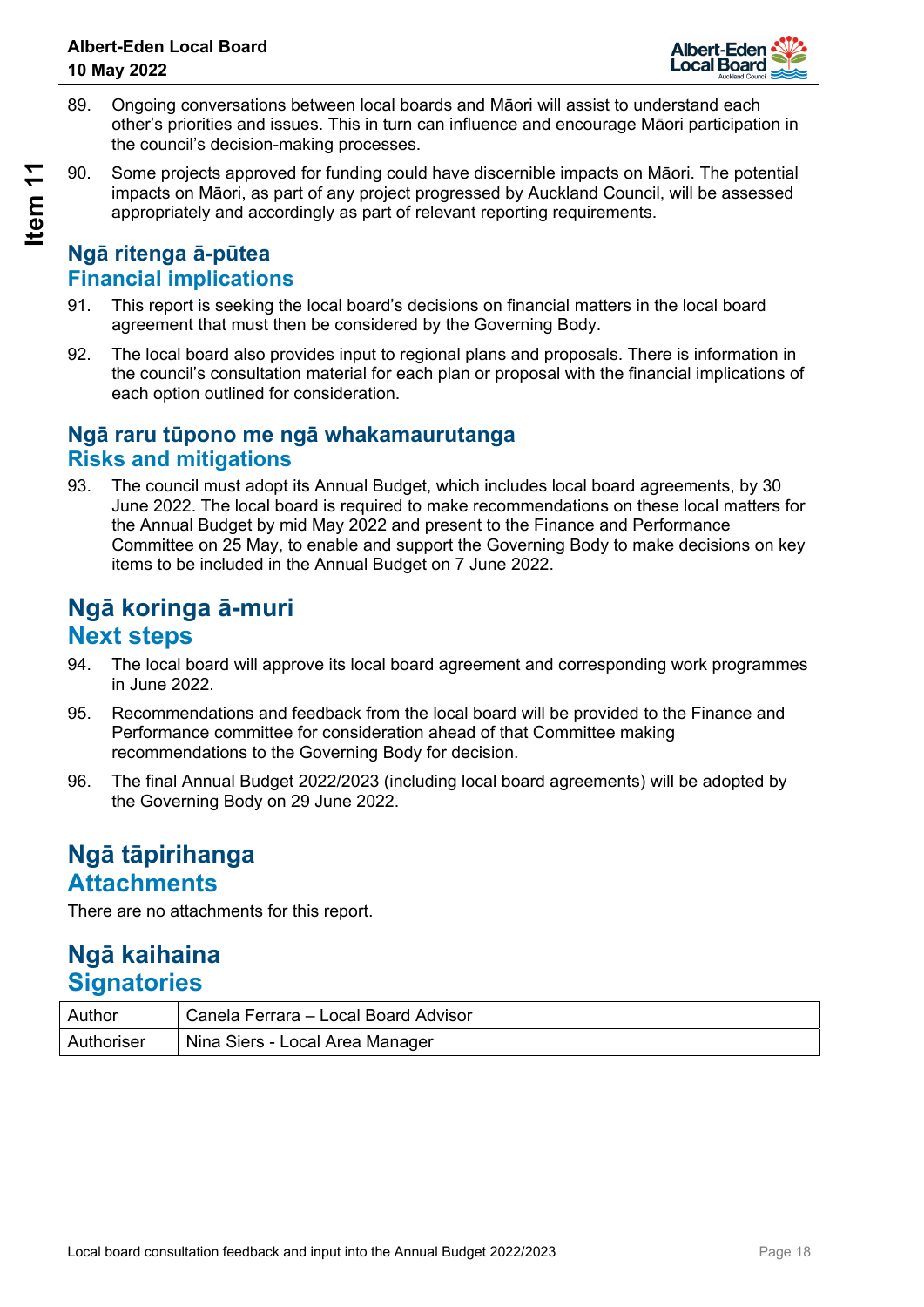

## <span id="page-18-0"></span>**Election of new Chairperson for the Albert-Eden Local Board**

**File No.:** CP2022/05826

## **Te take mō te pūrongo Purpose of the report**

1. To elect a new chairperson of the Albert-Eden Local Board for the period commencing 10 May 2022 to the end of the 2019-2022 political term.

## **Whakarāpopototanga matua Executive summary**

2. During the Albert-Eden Local Board (local board) Inaugural meeting, which commenced on 29 October 2019 and reconvened on 25 November 2019, the local board elected Member Lee Corrick as its chairperson for the period commencing Saturday, 22 May 2021 to the end of the 2019-2022 political term (AE/2019/77).

## **Resolution number AE/2019/77**

**MOVED by Member B Lee, seconded by Member J Maskill:** 

### **That the Albert-Eden Local Board:**

**d) elect Member CORRICK as Chairperson of the Albert-Eden Local Board for the period commencing Saturday, 22 May 2021 to the end of the 2019-2022 political term.**

## **CARRIED**

- 3. Chair Corrick commenced her position as chair on 22 May 2021 as agreed. In April 2022, she indicated her intention to resign from her position as chairperson due to personal circumstances. She indicated 10 May 2022 as the date of resignation.
- 4. Chair Corrick's resignation from the chairperson role does not affect her election to the local board. The resignation means Chair Corrick will step down as chairperson in May 2022 but will remain a member of the local board for the remainder of the 2019-2022 term.
- 5. The position of chair will be left vacant on 10 May 2022 and the local board must subsequently elect a new chairperson.
- 6. The election of the chairperson must be in accordance with Schedule 7, Part 1, clause 25 of the New Zealand Local Government Act 2002. No member has a casting vote.
- 7. The local board will need to determine (by resolution) what method it will apply to elect the chairperson – System A or System B.

Schedule 7, Part 1, Clause 25 of the states that:

- **25** Voting systems for certain appointments
	- (1) This clause applies to  $-$ 
		- (a) the election or appointment of the chairperson and deputy chairperson of a regional council; and
		- (b) the election or appointment of the deputy mayor; and
		- (c) the election or appointment of the chairperson and deputy chairperson of a committee; and
		- (d) the election or appointment of a representative of a local authority.